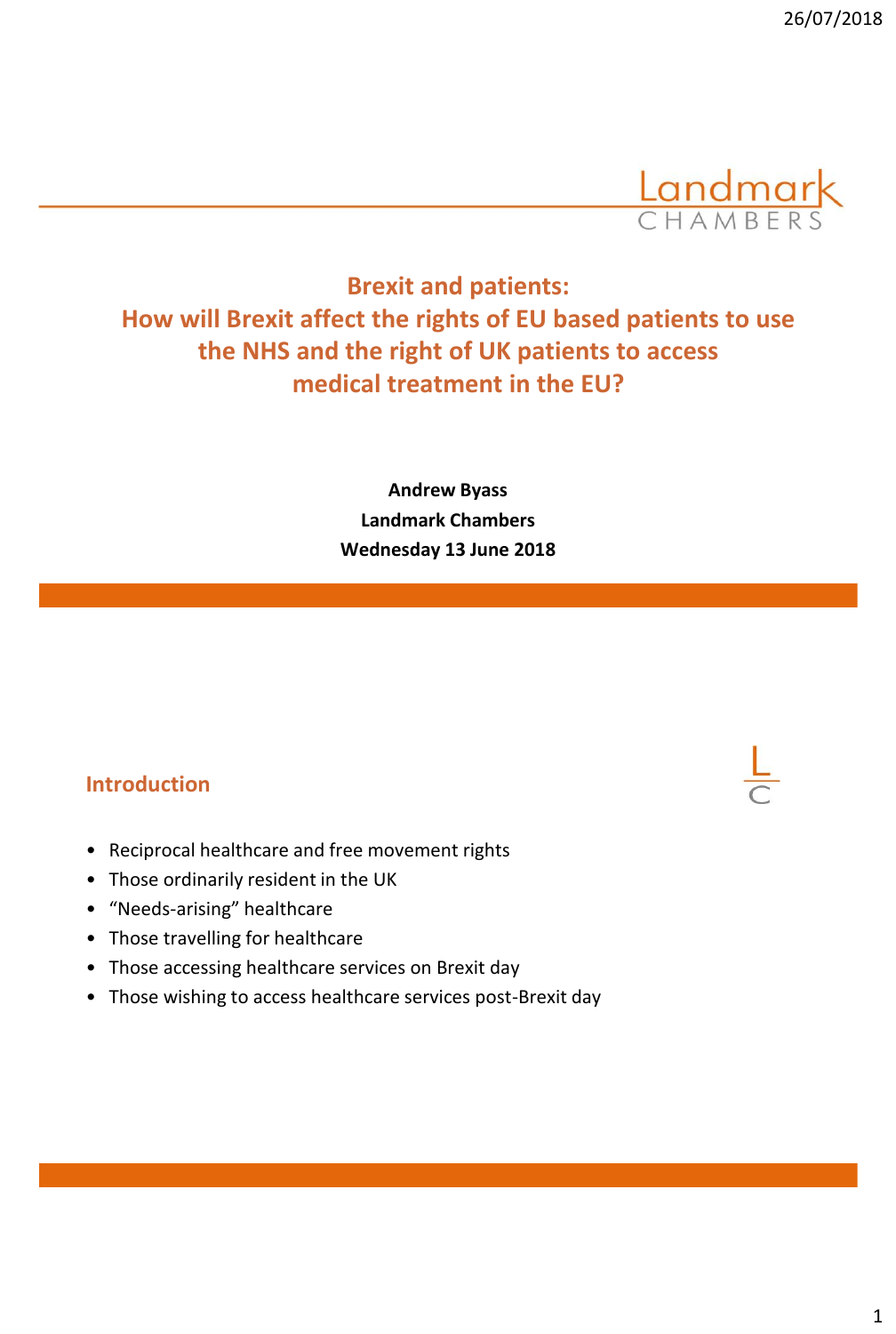### **(1) Reciprocal healthcare and free movement rights**

- One of the four fundamental freedoms associated with membership of the EU is the free movement of persons
- The right to access healthcare is a necessary component of the exercise of this right; if access to healthcare were to be restricted, that would be an unlawful fetter on free movement
- But the right to access healthcare is not unlimited; regard must be paid to the circumstances of the person seeking to access healthcare, which broadly requires an assessment of whether the person is resident in a host EU state, those who are temporarily in a host EU state, and those who are travelling for the purpose of accessing healthcare

### **(2) Those ordinarily resident in the UK**

- Those ordinarily resident in the UK are covered by Regulation (EC) No 883/2004 of the European Parliament and of the Council of 29 April 2004 ("the 2004 EU Regulations") on the coordination of social security systems
- Article 17 provides as follows:

*"An insured person or members of his family who reside in a Member State other than the competent Member State shall receive in the Member State of residence benefits in kind provided, on behalf of the competent institution, by the institution of the place of residence, in accordance with the provisions of the legislation it applies, as though they were insured under the said legislation"*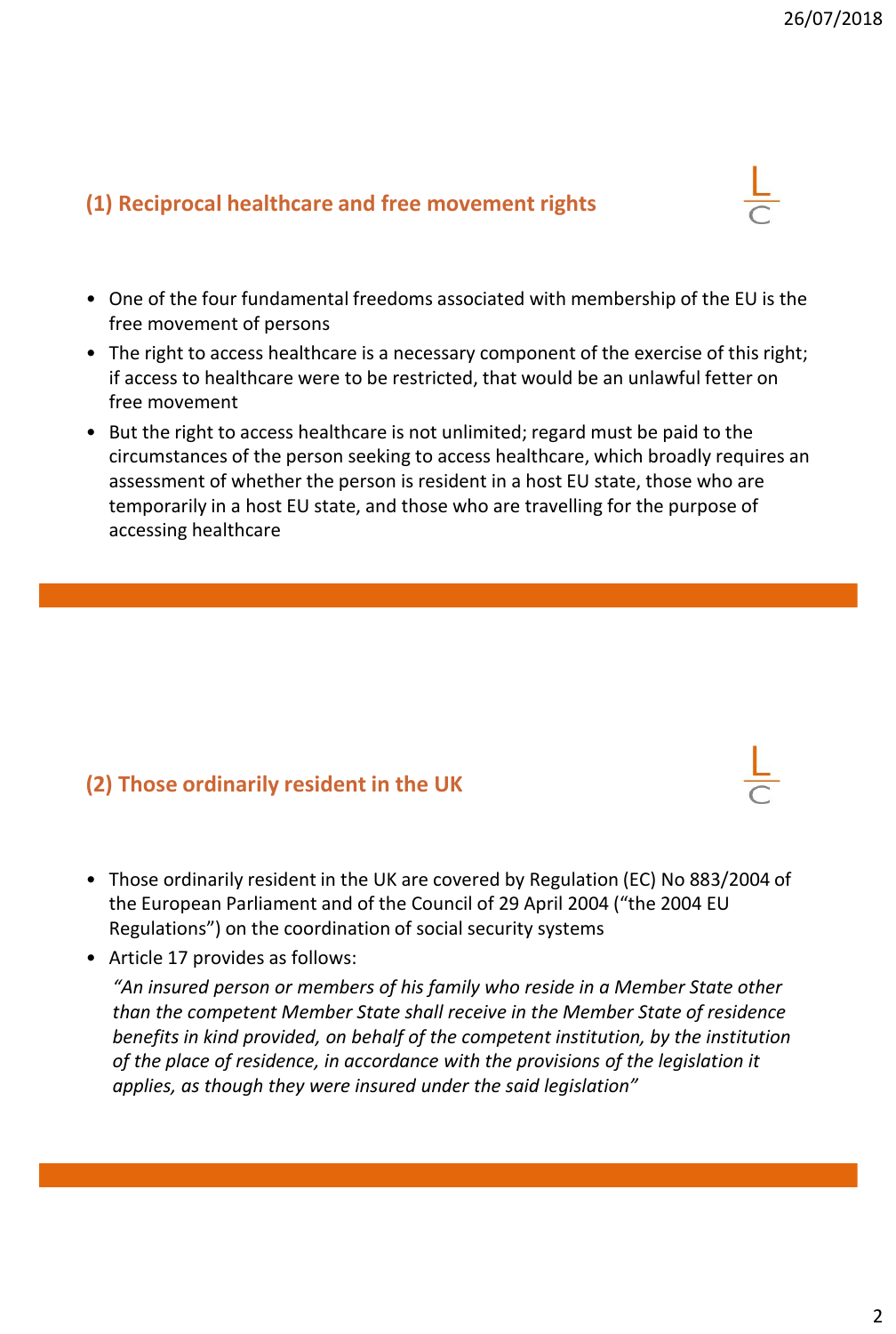# **(3) Reciprocal arrangements**





# **(4) EHIC**

• Regulation 19 of the 2004 EU Regulations provides:

*"1. Unless otherwise provided for by paragraph 2, an insured person and the members of his family staying in a Member State other than the competent Member State shall be entitled to the benefits in kind which become necessary on medical grounds during their stay, taking into account the nature of the benefits and the expected length of the stay. These benefits shall be provided on behalf of the competent institution by the institution of the place of stay, in accordance with the provisions of the legislation it applies, as though the persons concerned were insured under the said legislation."*

• See also the DoH *Guidance on implementing the overseas visitor charging regulations;* covers the treatment of chronic or pre-existing conditions, including routine monitoring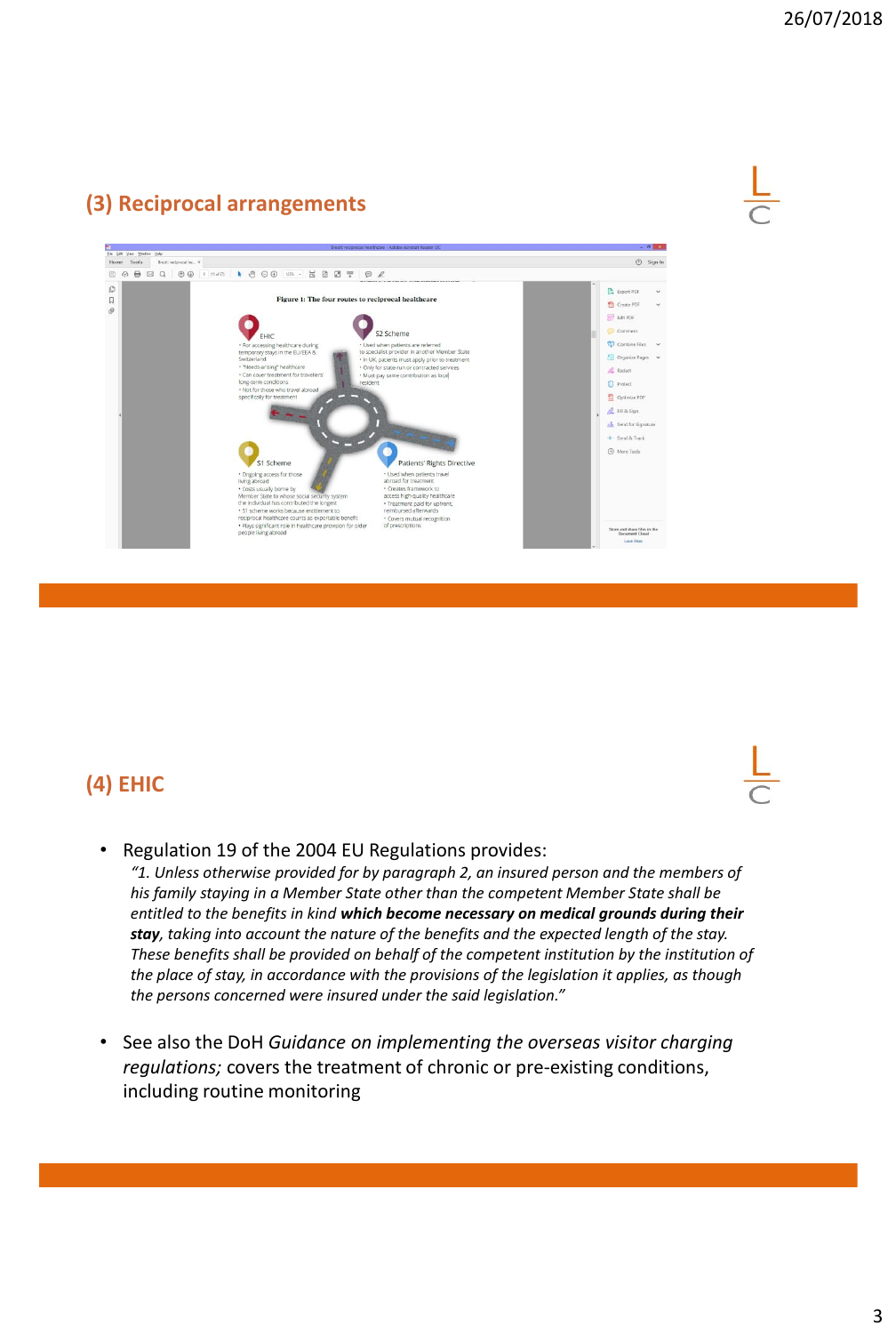## **(5) The S2 scheme**

• Article 20 of the 2004 EU Regulation provides a route by which EU based patients can apply to their home state healthcare provider to approve the patient securing NHS treatment in advance of a visit to the UK, and vice versa. It provides:

"*Travel with the purpose of receiving benefits in kind - Authorisation to receive appropriate treatment outside the Member State of residence*

*1. Unless otherwise provided for by this Regulation, an insured person travelling to another Member State with the purpose of receiving benefits in kind during the stay shall seek authorisation from the competent institution.*

*2. An insured person who is authorised by the competent institution to go to another Member State with the purpose of receiving the treatment appropriate to his condition shall receive the benefits in kind provided, on behalf of the competent institution, by the institution of the place of stay, in accordance with the provisions of the legislation it applies, as though he were insured under the said legislation.* 

### **(6) The S1 scheme**

- There are 3 categories of overseas visitors who have S1 status. This status enables the patient to free NHS treatment despite being ordinarily resident overseas. These groups are:
	- Frontier workers;
	- Posted workers and their families (see regulation 12 of the 2004 EU Regulations); and
	- UK pensioners living abroad (see regulation 13 of the 2004 EU Regulations).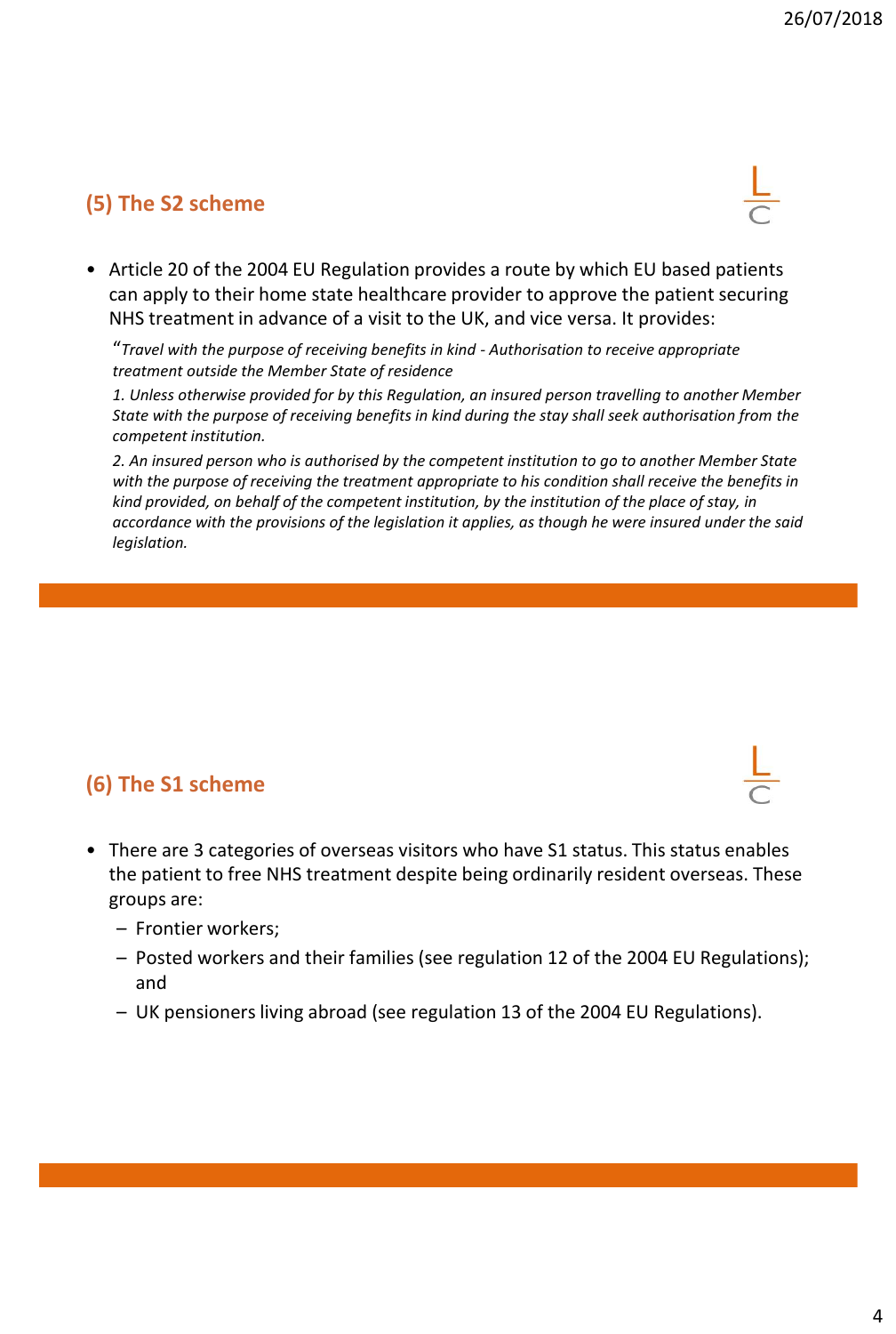## **(7) Patients' Rights Directive**

- Directive 2011/24/EU clarifies the rights of patients to purchase healthcare in another EU / EEA country and apply for the reimbursement of costs from their home country
- The treatment sought must be available in the home country
- In England, see, also, the National Health Service (Cross-Border Healthcare) (England) Regulations 2013

## **(8) Brexit day**

- The Joint Report from the Negotiators of the EU and the UK Government, 8 December 2017, records "*the progress made in the first phase of negotiations under Article 50*"
- Paragraph 6 says that the overall objective with respects to Citizens' rights is to provide "*reciprocal protection … [and] to enable the effective exercise of rights derived from Union law and based on past life choices, where those citizens have exercised free movement rights by …"* Brexit day.
- There is in other words an intention\* that rights associated with the exercise of free movement will continue to accrue up until Brexit day, and will be able to be relied upon afterwards as long as a person's stay or their residence position continues
- \*The caveat is that "… *nothing is agreed until everything is agreed…"*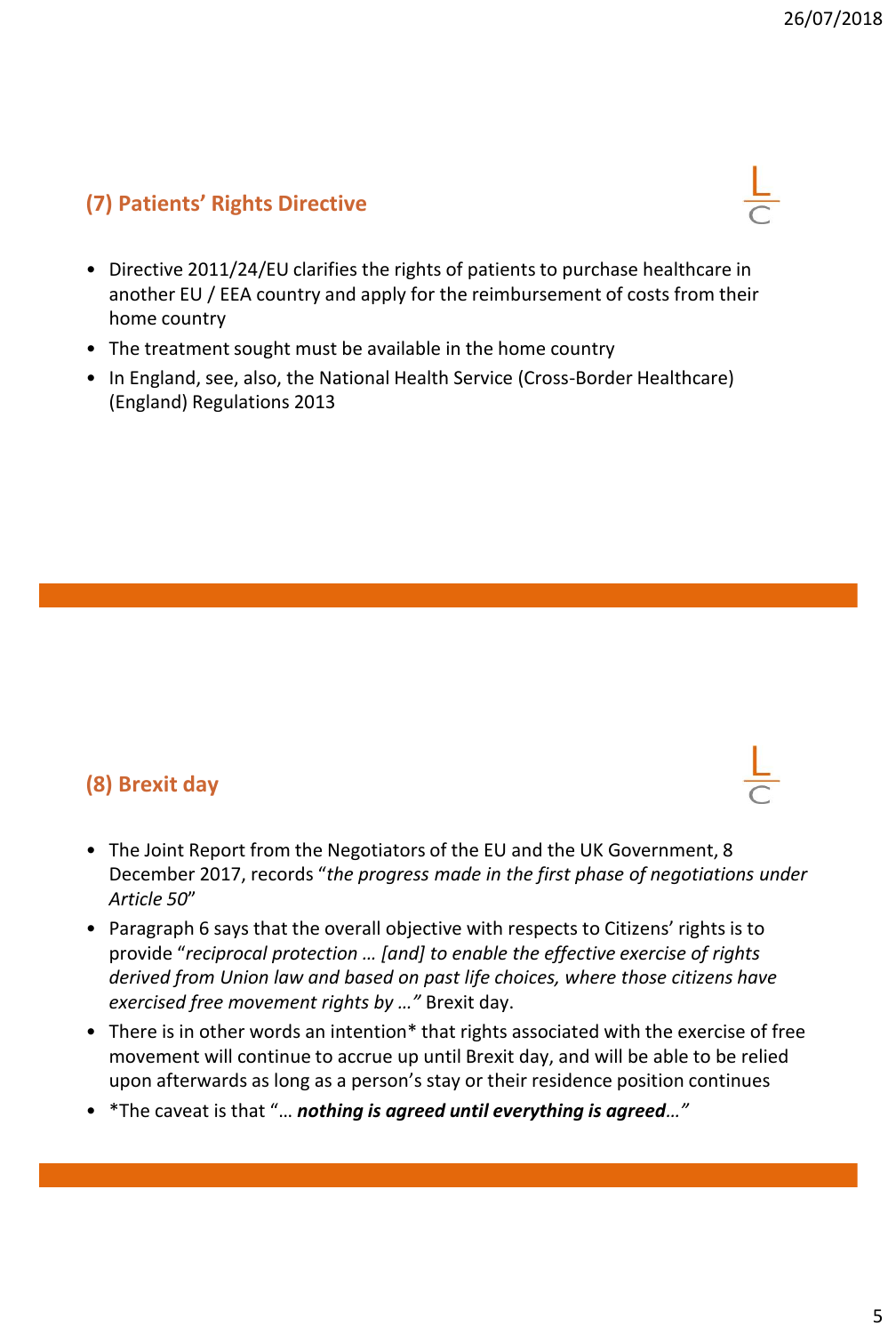## **(9) Post Brexit**

- The Joint Report does not deal with Brexit day +1; this is a "phase 2 issue" since it relates to the UK's relationship with the EU as a third country, and so still a matter for negotiation
- The Government's ambition is to continue the rights that the current arrangements provide
- That however is difficult to square with the basis of healthcare rights in EU law terms stemming from the free movement of persons, which however Brexit is intended to stop (or at least stem)
- Saying that, continuing the current arrangements is to the UK's benefit, including because of the complexities associated with the provision of healthcare on the Irish border

## **(10) Post Brexit**

- Some potential consequences:
	- Private travel insurance instead of EHIC (disincentive for those who would otherwise come to the UK)
	- Limitations on those with long-term conditions or disabilities travelling for short stays (e.g. due to un-insurable conditions)
	- S2 scheme (to be referred for specialist treatment in another EU / EEA state) and the Patients' Rights Directive will not be available for UK nationals resident in the UK
	- Increased financial strain on the NHS through fewer pensioners retiring abroad and obtaining cheaper healthcare in their home country
	- Increased bureaucratic strain in administering different arrangements?